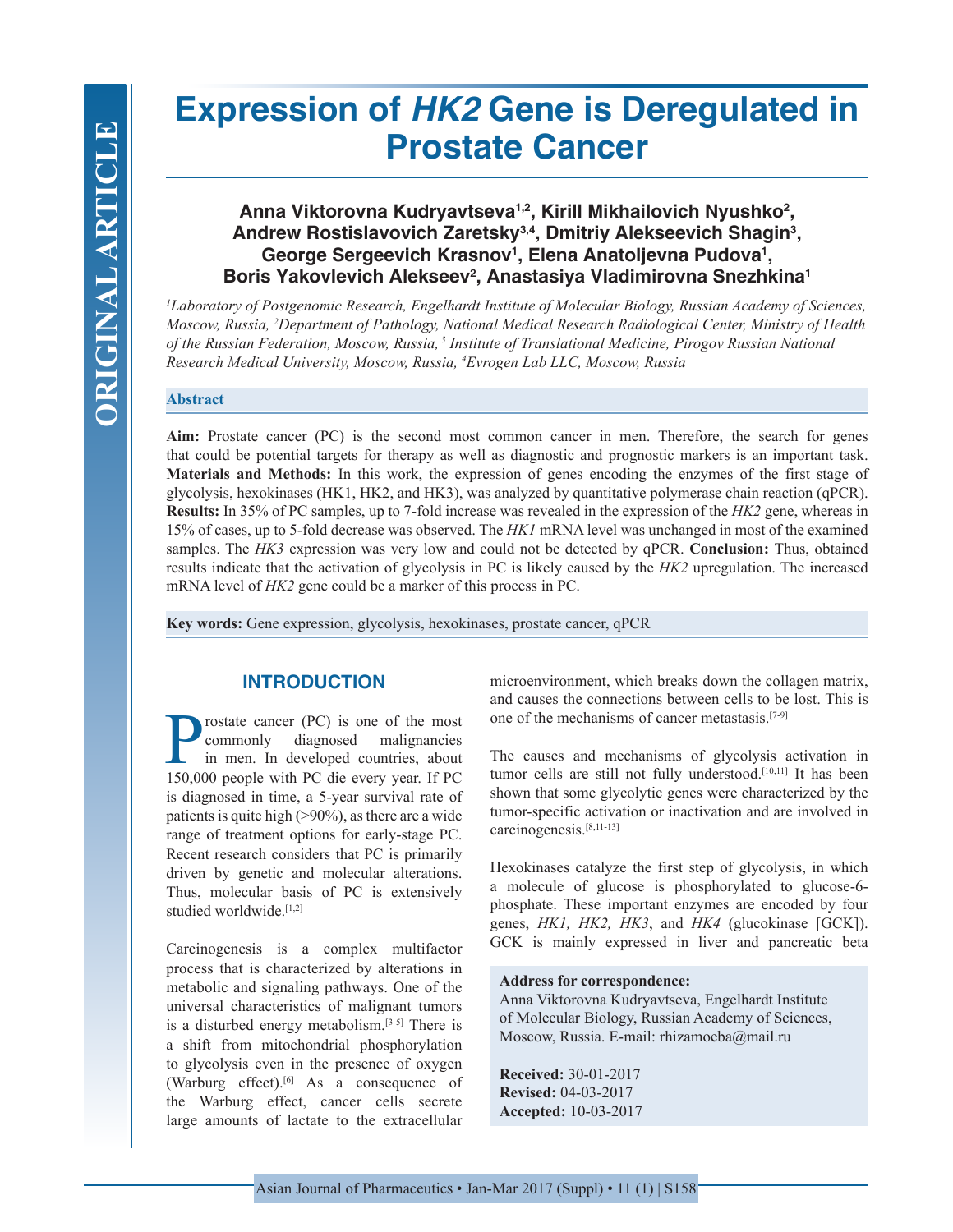cells. Hexokinases HK1, HK2, and HK3 are constitutively expressed in all human tissues. Despite the fact that these hexokinases are characterized by a high affinity for glucose and have many common biochemical properties, it has been shown the involvement of HKs in carcinogenesis.<sup>[14,15]</sup> HK2 is associated with the voltage-dependent anionic channel on the outer mitochondrial membrane and is involved in the inhibition of apoptosis.[4]

In this work, we have analyzed the expression of *HK1, HK2*, and *HK3* genes in PC using quantitative polymerase chain reaction (qPCR). The deregulation of *HK2* gene expression was detected. Obtained results will help clarify molecular mechanisms of PC and provide an area for further investigations.

## **MATERIALS AND METHODS**

#### **Tissue samples**

A total of 59 samples of PC (II-III stages) and adjacent morphologically normal tissues (conventional "normal" tissues) were collected after surgical resection. Each sample was frozen and placed in liquid nitrogen immediately after surgery. Most of the specimens were obtained from patients with locally advanced PC, who had not received neoadjuvant chemotherapy. All patients had an elevated level of prostatespecific antigen (PSA) and lymphogenous dissemination. The Gleason score was reported as  $3 + 3 = 6$ ,  $3 + 4 = 7$ , and  $4 + 3 = 7$ . Tumor samples were characterized according to the International System of Classification of Tumors, based on the tumor-node-metastasis and staging classification of the Union for International Cancer Control (UICC, Version 2009). Only samples with 70% or more tumor cells were studied. The study was approved by the Ethics Committee of Herzen Moscow Cancer Research Institute, the Ministry of Health of The Russian Federation. The study was done in accordance with the principles outlined in the Declaration of Helsinki (1964).<sup>[16]</sup>

#### **Nucleic acid isolation and reverse transcription**

Total RNA was isolated from tumor and conventional "normal" tissues by MagNA Pure Compact RNA Isolation Kit (Roche, Switzerland) using MagNA Pure Compact Instrument (Roche, Switzerland) according to the manufacturer's instructions. Purified RNA was quantified using Qubit 2.0 (Invitrogen, USA). RNA quality was measured with the RIN method (RNA Integrity Number) on Agilent RNA Bioanalyzer 2100 (Agilent Technologies, USA). cDNA synthesis was done using M-MLV Reverse Transcriptase (Thermo Fisher Scientific, USA) and random hexamers according to the standard manufacturer's protocol.

#### *qPCR*

qPCR was performed with Applied Biosystems commercial primer-probe sets for target genes (*HK1*: Hs00175976\_m1, *HK2*: Hs00606086\_m1, and *HK3*: Hs01092850\_m1) and reference ones (*RPN1*: Hs01092850\_m1 and *GUSB*: Hs00939627\_m1) using Applied Biosystems 7500 Real-Time PCR System (Thermo Fisher Scientific, USA).<sup>[17,18]</sup> Each reaction was repeated three times. qPCR procedure was performed as described.<sup>[19]</sup>

qPCR data were analyzed using the relative quantification ( $\Delta \Delta$ Ct) method.<sup>[20,21]</sup> Relative mRNA level of the genes was calculated using ATG program compatible with relative quantification software (Thermo Fisher Scientific, USA).[22] At least 2-fold mRNA level changes were considered as significant.

Nonparametric Wilcoxon test was used to compare mRNA expression differences of target and reference genes in PC samples. Spearman's rank correlation analysis was used to check the dependence between target gene expression levels. *P* < 0.05 was considered statistically significant.

## **RESULTS**

We found an increase (from 2 to 7-fold) of *HK2* mRNA level in 35% (21 of 59,  $P < 0.05$ ) of PC samples [Figure 1]. Up to 5-fold downregulation of *HK2* expression was observed in 15% (9 of 59) of the cases. The mean value of relative mRNA level was 2.5.

The *HK1* mRNA level was not changed in most (85%, 51 of 59) of the PC samples. A decrease in *HK1* expression (from 2 to 7-fold) was detected in 15% (9 of 59) of examined samples. The mean value of relative mRNA level was 1.9.

The mRNA level of *HK3* gene was very low and could not be detected by qPCR method.

We found no significant correlation between expression levels of *HK1* and *HK2*. The Spearman's correlation coefficient was  $r_s = 0.04$ .



**Figure 1:** Relative mRNA level of *HK2* gene in prostate cancer. QPCR data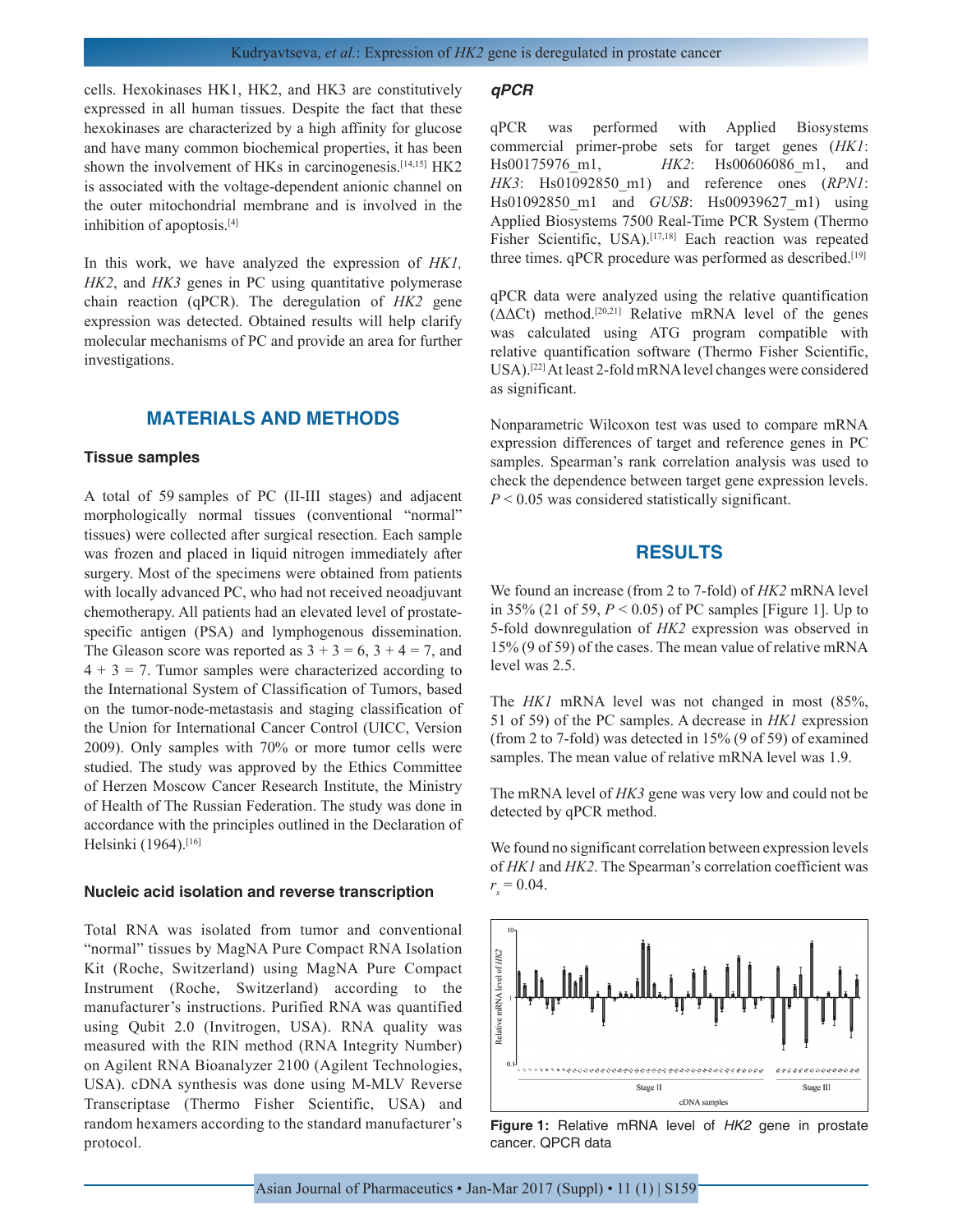## **DISCUSSION**

The increase of *HK2* gene expression is consistent with the results obtained by other scientists, which have shown elevated protein and mRNA levels of *HK2* in PC. However, there have been no studies on quantitative estimation of the mRNA level of the *HK2* gene in the tumor tissues compared with conventional "normal" ones.[23] Moreover, the comparison of *HK2* expression at mRNA and protein levels has also not been studied.

Interestingly, the increase in the *HK2* expression may correlate with the total PSA level.[24,25] In several clinical studies, the combination of *HK2* expression and PSA level values (4-10 ng/ml) was shown as an important diagnostic and prognostic marker of PC.[26-29]

On xenograft models of PC (mice), the mechanisms of an increase in the *HK2* expression were studied. A selective positive regulation of *HK2* through combination of Pten and p53 protein inhibition was shown in PC. Deletions of Pten gene stimulate an increase of *HK2* gene expression via activation of AKT-mTORC1-4EBP1 pathways. The loss of p53 functionality mediates the stable mRNA level of HK2 by inhibiting the biogenesis of miR143. Thus, HK2-mediated aerobic glycolysis (Warburg effect) is associated with the loss of Pten-/p53 activity.<sup>[30]</sup> Verification of the hypothesis could provide an opportunity to select a particular targeted treatment, based on inhibition of HK2 through Pten-/p53 proteins, for some patients. Currently, potential drugs that are inhibitors of HK2 are known. The most famous of these is 3-bromopyruvate, which inhibits HK2-mediated cell death by activating the mitochondrial route of apoptosis or necrosis.[31] Thus, the obtained data allow us to suggest HK2 as a potential marker for diagnosis and a target for therapy of PC.

## **CONCLUSIONS**

We showed a significant increase in the expression of *HK2* gene in PC. The obtained results indicate that HK2 might be involved in the alterations of energy metabolism in PC. Further investigation is required to determine a possibility of application of *HK2* expression level as a marker of PC.

## **ACKNOWLEDGMENTS**

The authors thank the National Medical Research Radiological Center for the collection and characterization of PC samples, Evrogen Lab LLC for carrying out the RNA isolation, and Engelhardt Institute of Molecular Biology for the opportunity to perform qPCR experiments using the equipment of EIMB RAS "Genome" center (http://www.eimb.ru/rus/ckp/ccu\_ genome\_c.php).

This work was financially supported by the Russian Science Foundation grant no. 14-35-00105.

## **REFERENCES**

- 1. Dmitriev AA, Rosenberg EE, Krasnov GS, Gerashchenko GV, Gordiyuk VV, Pavlova TV, *et al.* Identification of novel epigenetic markers of prostate cancer by noti-microarray analysis. Dis Markers 2015;2015:241301.
- 2. Krasnov GS, Dmitriev AA, Sadritdinova AF, Volchenko NN, Slavnova EN, Danilova TV, *et al.* Molecular genetic mechanisms of drug resistance in prostate cancer. Mol Biol (Mosk) 2015;49:716-27.
- 3. Sawayama H, Ishimoto T, Sugihara H, Miyanari N, Miyamoto Y, Baba Y, *et al.* Clinical impact of the Warburg effect in gastrointestinal cancer (review). Int J Oncol 2014;45:1345-54.
- 4. Krasnov GS, Dmitriev AA, Lakunina VA, Kirpiy AA, Kudryavtseva AV. Targeting VDAC-bound hexokinase II: A promising approach for concomitant anti-cancer therapy. Expert Opin Ther Targets 2013;17:1221-33.
- 5. Kudryavtseva AV, Krasnov GS, Dmitriev AA, Alekseev BY, Kardymon OL, Sadritdinova AF, *et al.* Mitochondrial dysfunction and oxidative stress in aging and cancer. Oncotarget 2016;7:44879-905.
- 6. Warburg O, Wind F, Negelein E. The metabolism of tumors in the body. J Gen Physiol 1927;8:519-30.
- 7. Moreno-Sanchez R, Rodriguez-Enriquez S, Saavedra E, Marin-Hernandez A, Gallardo-Perez JC. The bioenergetics of cancer: Is glycolysis the main ATP supplier in all tumor cells? Biofactors 2009;35:209-25.
- 8. Gatenby RA, Gillies RJ. Glycolysis in cancer: A potential target for therapy. Int J Biochem Cell Biol 2007;39:1358-66.
- 9. Lee GH, Kim DS, Chung MJ, Chae SW, Kim HR, Chae HJ. Lysyl oxidase-like-1 enhances lung metastasis when lactate accumulation and monocarboxylate transporter expression are involved. Oncol Lett 2011;2:831-838.
- 10. Krasnov GS, Dmitriev AA, Snezhkina AV, Kudryavtseva AV. Deregulation of glycolysis in cancer: Glyceraldehyde-3-phosphate dehydrogenase as a therapeutic target. Expert Opin Ther Targets 2013;17:681-93.
- 11. Marín-Hernández A, Gallardo-Pérez JC, Ralph SJ, Rodríguez-Enríquez S, Moreno-Sánchez R. HIF-1alpha modulates energy metabolism in cancer cells by inducing over-expression of specific glycolytic isoforms. Mini Rev Med Chem 2009;9:1084-101.
- 12. Krasnov GS, Dmitriev AA, Sadtritdinova AF, Fedorova MS, Snezhkina AV, Melnikova NV, *et al.* Evaluation of gene expression of hexokinases in colorectal cancer with the use of bioinformatics methods. Biofizika 2015;60:1050-6.
- 13. Zancan P, Sola-Penna M, Furtado CM, Da Silva D.